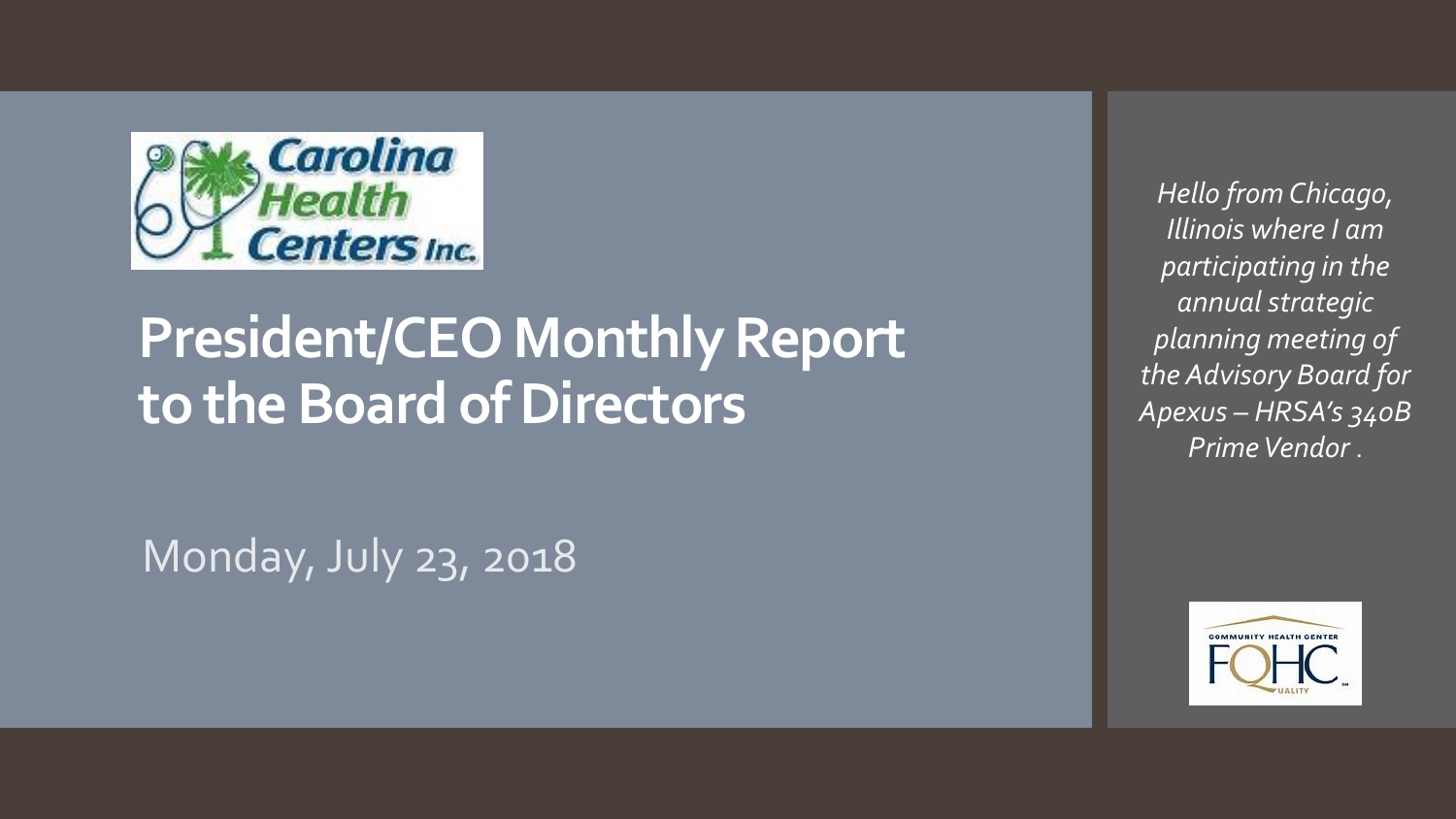## Advocacy and Health Policy

 340B Drug Pricing Program - Federal **Third House E&C Committee hearing - 15 reform** 

- bills circulating in the House
- Hearing convened by independent commission -CHC testified
- Comments submitted in response to President Trump's Blueprint on lowering drug prices

#### 34B Drug Pricing Program – State No new developments re: LLR interpretation impacting delivery service

 Ramping up for both state and federal fudning requests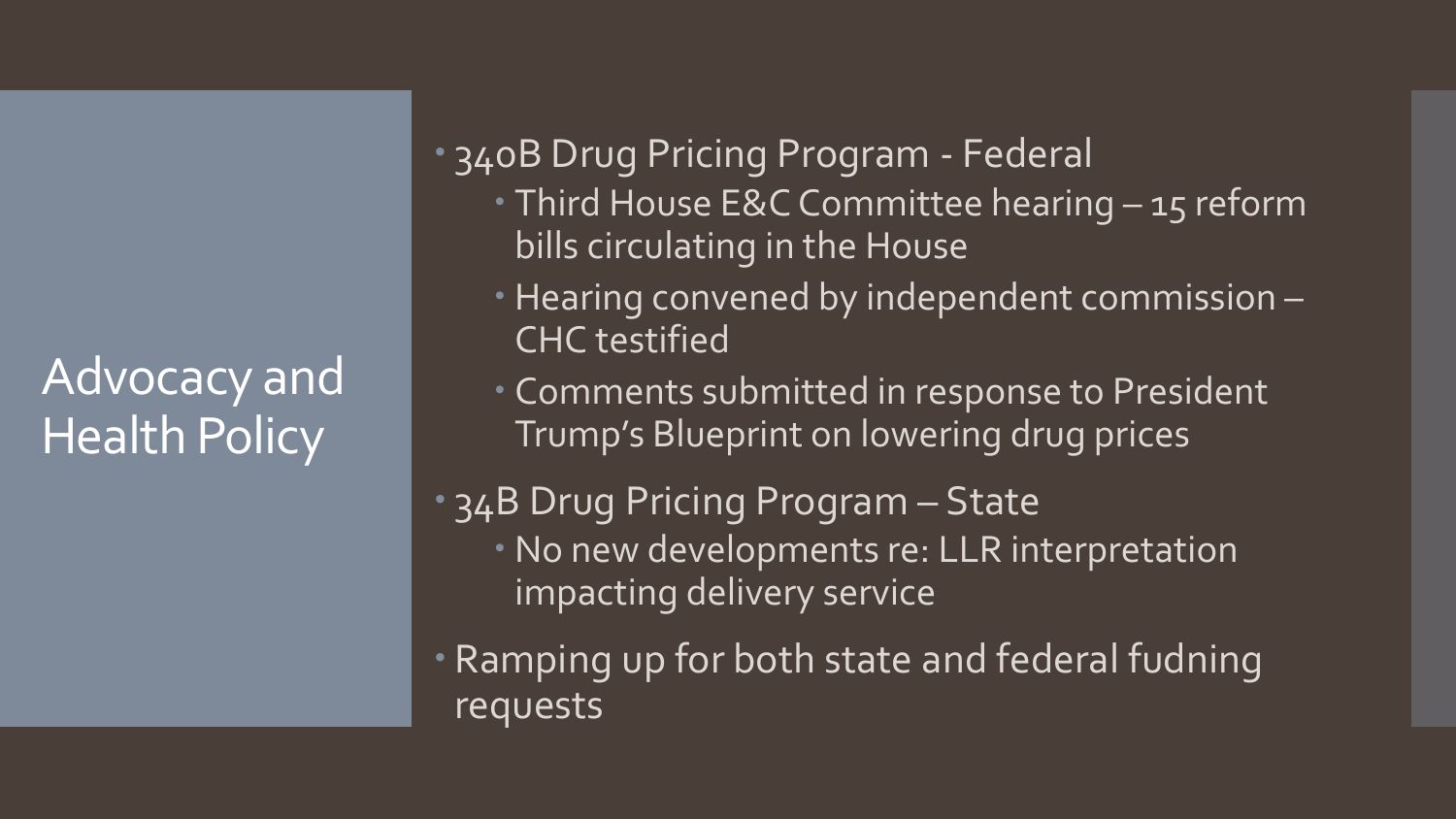CHC Staff and Leadership Development

### **Breaking news**:

Chris Christian, CHC's Financial Analyst/340B Compliance Manager has successfully completed the Apexus Certified Expert and is one of only a handful of certified 340B "Aces in the nation.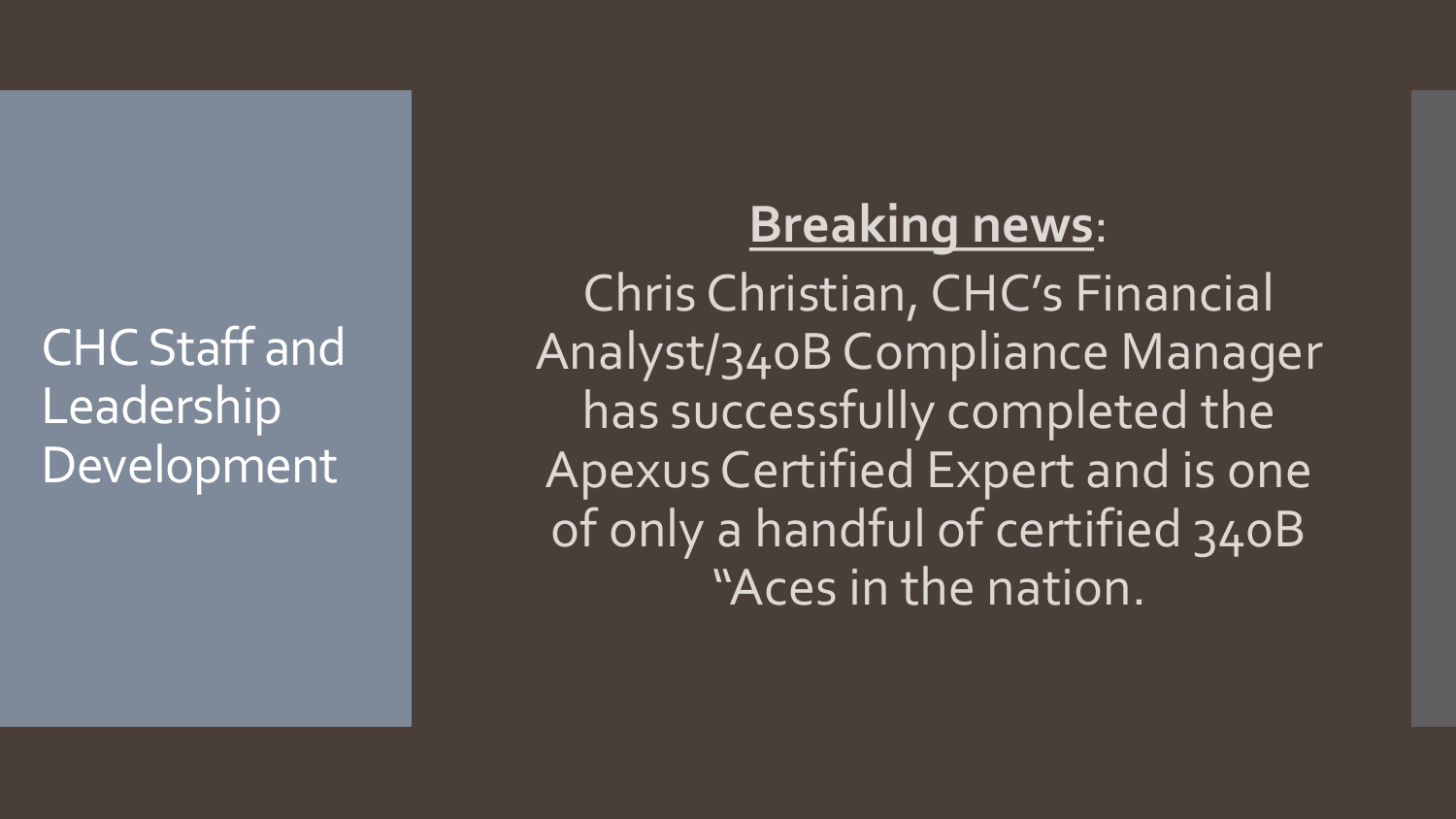Strategic and **Operational** Updates

**Department of Pharmacy:** • Audit starts week of August 6<sup>th</sup> Continue to explore Clinton location **Department of Family Medicine:** • Unexpected physician vacancy at LC4 **Department of Pediatrics**: • Recruitment for 3<sup>rd</sup> pediatrician at Hometown Pediatrics is ongoing - 2 viable candidates **Behavioral Health**: All approved Beckman positions filled **CIMS:**

• Mid-year Partners Meeting scheduled for July 29<sup>th</sup>  $-31$ <sup>st</sup>